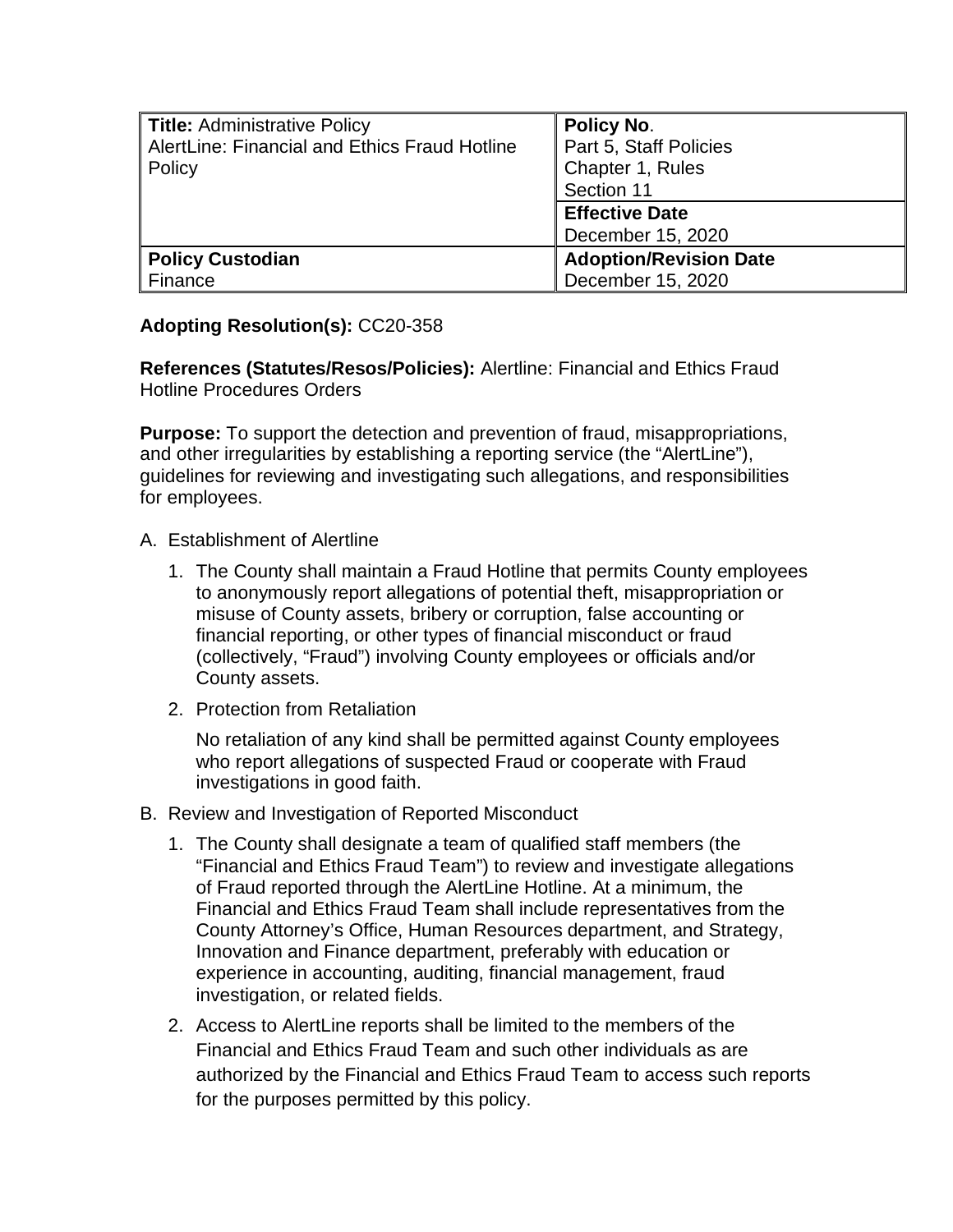- 3. Financial and Ethics Fraud Team investigations shall be conducted in accordance with all applicable County policies and procedures and the recommendations of the County Attorney's Office.
- 4. To the maximum extent possible, the Financial and Ethics Fraud Team shall use care to maintain the security and confidentiality of all investigations. Financial and Ethics Fraud Team members shall only disclose the content of pending or concluded investigations with persons who have a legitimate, compelling reason to know such information.
- 5. The Financial and Ethics Fraud Team may delegate specific Fraud investigation responsibilities to other County employees or contractors when the Financial and Ethics Fraud Team determines, in its discretion, that such delegation is appropriate under the circumstances and will further the investigation. In the event of such delegation, the delegate shall be bound by the security and confidentiality obligations set forth in this Policy.
- C. Fraud Prevention
	- 1. Management Responsibilities
		- a. Managers are responsible for establishing and maintaining a sound system of internal control that supports the detection and prevention of fraud, misappropriations, and other irregularities and managing the financial risks that the County faces. This includes:
			- 1) Preventing and detecting Fraud as much as possible.
			- 2) Assessing the types of financial risk involved in the operations for which they are responsible.
			- 3) Reviewing the control systems for which they are responsible regularly.
			- 4) Ensuring that controls are being complied with and their control systems continue to operate effectively; and
			- 5) Where prior instances of Fraud have occurred, implementing new controls to close loopholes, recommending changes to this Policy, providing employee training, and taking other actions to reduce the risk of similar instances of Fraud in the future.
	- 2. Individual Employee Responsibilities
		- a. Employees are expected to:
			- 1) Review all AlertLine training video(s) and material(s) provided by the County.
			- 2) Act with propriety in the use of the County's resources and the handling and use of funds whether they are involved with cash, receipts, payments or dealing with suppliers.